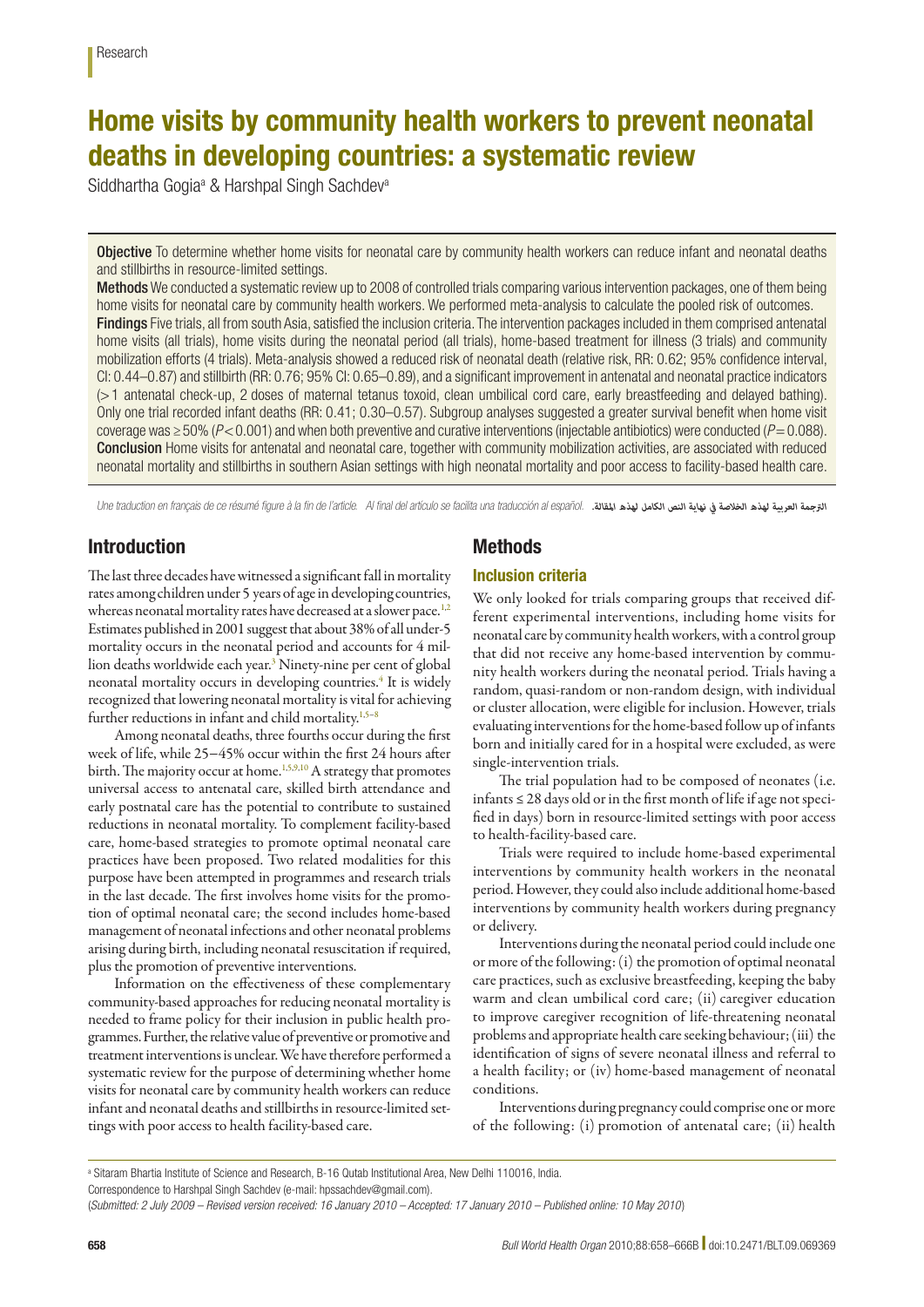Fig. 1. Study selection in systematic review of randomized controlled trials (RCTs) of home-based interventions to reduce neonatal and infant deaths and stillbirths



RCTs, randomized controlled trials.

education and/or counselling of the mother regarding desirable practices during pregnancy; (iii) promotion of delivery in a hospital or at home by a skilled birth attendant; and (iv) education about safe and/or clean delivery practices.

Interventions during delivery could include the implementation by community health workers of safe delivery practices at home and proper care of the neonate immediately after birth, such as keeping the baby warm, providing neonatal resuscitation (if required) and initiating breastfeeding early.

A community health worker was defined as any paid village health worker or unpaid volunteer, or any auxiliary health professional working in the community.

#### Outcome measures

The primary outcome was the all-cause neonatal mortality rate, defined as the number of deaths from any cause in infants up to the age of 28 completed days (or 1 month) divided by the number of live births in the study population.

Secondary outcomes included: (i)all-cause infant mortality rate, defined as the number of deaths from any cause during the first year of life divided by the number of live births in the study population; (ii) cause-specific neonatal mortality: deaths due to sepsis, tetanus, asphyxia or prematurity (as defined by authors, irrespective of single- or multiple-cause assignment); (iii) stillbirth rate; and (iv) care practices during pregnancy and delivery and in the postnatal period in trials providing data on neonatal mortality. Such practices included the following: > 1 antenatal care visit; 2 doses of maternal tetanus toxoid injection; money saving for childbirth; skilled care at birth; clean umbilical cord care; breastfeeding initiation within 1 hour of birth; bathing of the neonate no less than 24 hours after birth; and skin-to-skin care after birth.

## Search methods

We searched PubMed, the Cochrane Controlled Trials Register in the Cochrane Library, Excerpta Medica Database (EMBASE), Health Services Technology, Administration, and Research (HealthSTAR), the ISI Web of Science, the Cumulative Index to Nursing and Allied Health Literature (CINAHL) and clinical trials web sites. Included were articles in any language published from the beginning of each database up to 5 October 2008. For all included articles, we performed a lateral search in PubMed by using the "related articles" link. We also hand searched for reviews and for conference proceedings/abstracts.

Since neonatal care practice indicators were not a primary outcome and were examined only as explanatory variables for any effect on mortality, we did not search for them independently. We did not employ any filter to limit the search to developing country (resource-limited) settings. However, we included only trials that had been conducted in countries with a low or middle level of human development.<sup>11</sup>

#### *Quality assessment*

The quality of the identified trials was assessed on the basis of the methods used for sampling and for allocation into intervention and control groups.<sup>12</sup> Randomization was classified as: (a) adequate, (b) unclear, (c) inadequate and (d) not used; allocation concealment as: (a) adequate, (b) unclear, (c) inadequate and (d) not used.

#### *Data abstraction*

Both authors extracted data separately. The data were then compared and any differences were resolved through mutual agreement. When necessary, the original investigators were asked for additional data or clarifications. Data entry and initial analysis were performed on SPSS version 14.0 software (SPSS Inc., Chicago, United States of America).

#### *Analysis*

We performed meta-analysis using Stata<sup>®</sup> software version 9.2 (StataCorp LP, College Station, USA). The presence of bias in the extracted data was evaluated quasi-statistically using the funnel  $plot^{13}$  and formally with the "metabias" command.<sup>14,15</sup> To be able to appropriately combine individual and cluster randomized trials,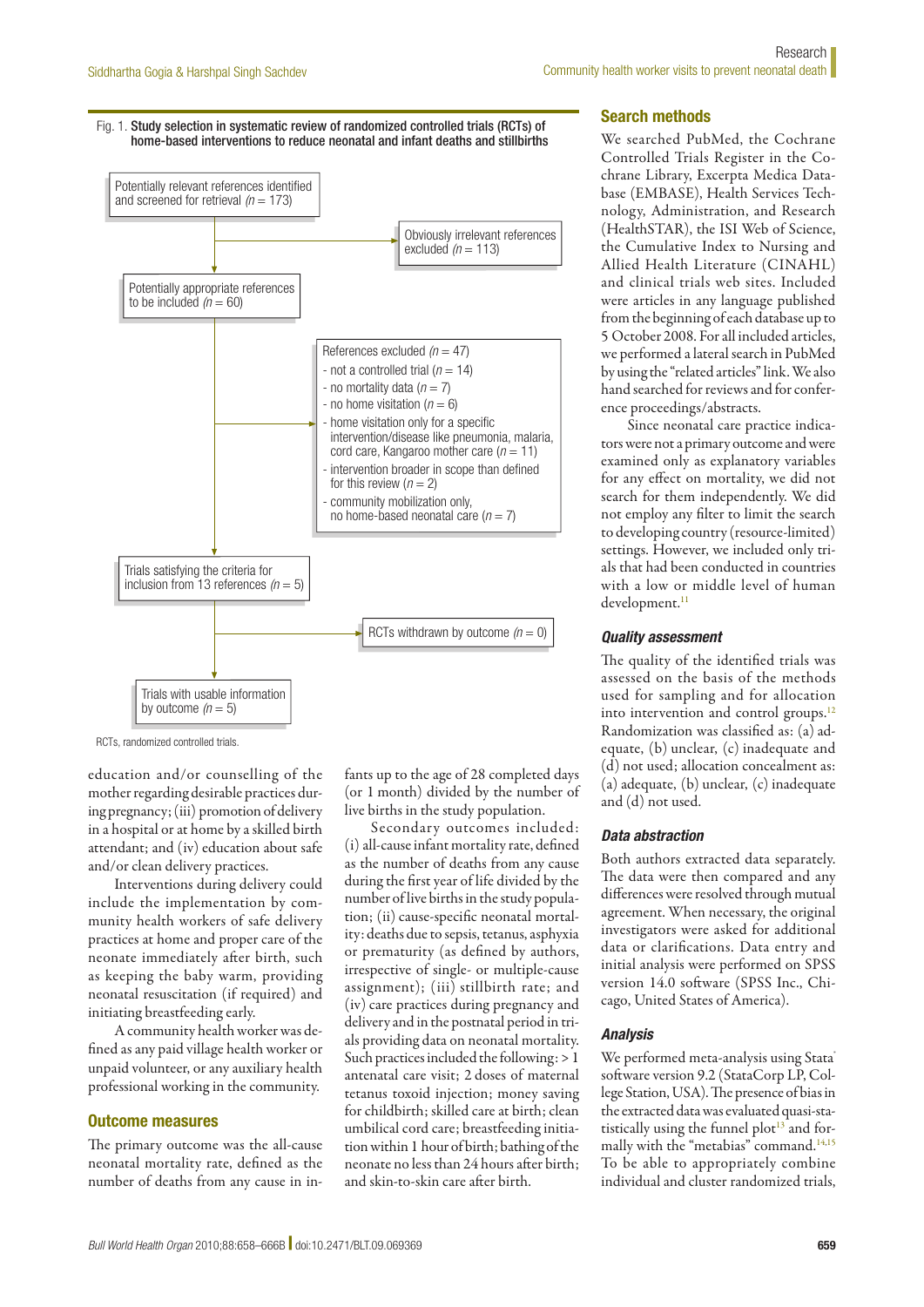| Author and year                                                 | Sylhet 2008 <sup>18</sup>                                                                                                                                                       | Hala 2008 <sup>19</sup>                                                                                                                                             | Shivgarh 2008 <sup>20</sup>                                                                                                  | Barabanki 2008 <sup>30</sup>                                                                     | Gadhchiroli 2005 <sup>21-29</sup>                                                                                                                                                                                                   |
|-----------------------------------------------------------------|---------------------------------------------------------------------------------------------------------------------------------------------------------------------------------|---------------------------------------------------------------------------------------------------------------------------------------------------------------------|------------------------------------------------------------------------------------------------------------------------------|--------------------------------------------------------------------------------------------------|-------------------------------------------------------------------------------------------------------------------------------------------------------------------------------------------------------------------------------------|
| Country                                                         | Bangladesh                                                                                                                                                                      | Pakistan                                                                                                                                                            | India                                                                                                                        | India                                                                                            | India                                                                                                                                                                                                                               |
| <b>Trial duration</b>                                           | 2.5 years                                                                                                                                                                       | 2 years                                                                                                                                                             | 16 months                                                                                                                    | 2 years                                                                                          | 10 years                                                                                                                                                                                                                            |
| Randomization                                                   | Adequate                                                                                                                                                                        | $\infty$                                                                                                                                                            | Adequate                                                                                                                     | Quasi-randomized                                                                                 | $\frac{1}{2}$                                                                                                                                                                                                                       |
| <b>Allocation concealment</b>                                   | $\geq$                                                                                                                                                                          | $\geq$                                                                                                                                                              | $\geq$                                                                                                                       | $\geq$                                                                                           | $\frac{1}{2}$                                                                                                                                                                                                                       |
| Adjustment for cluster analysis                                 | Yes                                                                                                                                                                             | $\lessgtr$                                                                                                                                                          | Yes                                                                                                                          | $\geq$                                                                                           | $\lessgtr$                                                                                                                                                                                                                          |
| Intention to treat analysis                                     | Yes                                                                                                                                                                             | Unknown                                                                                                                                                             | Yes                                                                                                                          | Yes                                                                                              | Yes                                                                                                                                                                                                                                 |
| Health worker type                                              | Female community health<br>workers                                                                                                                                              | Ith workers<br>Lady heal                                                                                                                                            | Community-based health workers<br>(saksham sahayak)                                                                          | nurse-midwives and "change<br>Anganwadi workers, auxiliary<br>agents"                            | Village health workers                                                                                                                                                                                                              |
| <b>Training</b>                                                 | BCM, ENC and management of<br>6 weeks training<br>sick neonates                                                                                                                 | 3-day voluntary training programme<br>for traditional birth attendants (dais)<br>in basic newborn care<br>6 months training<br>BCM, ENC                             | Community volunteers (saksham<br>karta) helped community health<br>workers (saksham sahayaks)<br>7 days training<br>BCM, ENC | 6 days training<br>ENC                                                                           | 6 days training<br>ENC                                                                                                                                                                                                              |
| Intervention                                                    |                                                                                                                                                                                 |                                                                                                                                                                     |                                                                                                                              |                                                                                                  |                                                                                                                                                                                                                                     |
| Matemal                                                         | Promotion of birth and neonatal<br>care preparedness                                                                                                                            | Promotion of birth and neonatal<br>care preparedness                                                                                                                | Promotion of birth and neonatal care<br>preparedness                                                                         | Promotion of birth and neonatal<br>care preparedness                                             | Promotion of birth and neonatal<br>care preparedness                                                                                                                                                                                |
| Neonatal                                                        | Assessment and referral of sick<br>injectable antibiotics, if referral<br>Domiciliary treatment with<br>Breastfeeding counselling<br><b>ENC</b> promotion<br>neonates<br>failed | pneumonia with oral cotrimoxazole<br>Domiciliary treatment of neonatal<br>Assessment and referral of sick<br>Breastfeeding counselling<br>ENC promotion<br>neonates | Assessment and referral of sick<br>Breastfeeding counselling<br>ENC promotion<br>neonates                                    | Assessment and referral of sick<br>Breastfeeding counselling<br><b>ENC</b> promotion<br>neonates | Domiciliary treatment of neonatal<br>Assessment and referral of sick<br>Care at birth including neonatal<br>sepsis with co-trimoxazole and<br>Breastfeeding counselling<br>ENC promotion<br>resuscitation<br>gentamicin<br>neonates |
| Other (in experimental group)                                   | 2-day training for TBAs                                                                                                                                                         | Community health committees for<br>Establishment of an emergency<br>transport fund for mothers and<br>maternal and neonatal care<br>neonates                        |                                                                                                                              |                                                                                                  |                                                                                                                                                                                                                                     |
| No. of home visits                                              | 24 hours of birth, and 1 on days<br>5 (2 during pregnancy, 1 within<br>3 and 7 after delivery)                                                                                  | 7 (2 during pregnancy, 1 within 24<br>hours of birth, and 1 on days 3, 7,<br>14 and 28 after delivery)                                                              | 4 (2 during pregnancy, 1 within 24<br>hours of birth and 1 on day 3 after<br>delivery)                                       | 2 (1 during pregnancy and 1<br>within 28 days of delivery)                                       | delivery and 8-12 during neonatal<br>13 (2 during pregnancy, 1 during<br>period)                                                                                                                                                    |
| Vital events at end-line survey<br>(intervention/control group) |                                                                                                                                                                                 |                                                                                                                                                                     |                                                                                                                              |                                                                                                  |                                                                                                                                                                                                                                     |
| No. of live births                                              | 2812/2872                                                                                                                                                                       | 2932/2610                                                                                                                                                           | 2609/1079                                                                                                                    | 7812/6014                                                                                        | 1510/1676                                                                                                                                                                                                                           |
| No. of neonatal deaths                                          | 82/125                                                                                                                                                                          | 121/156                                                                                                                                                             | 112/91                                                                                                                       | 393/299                                                                                          | 38/108                                                                                                                                                                                                                              |
| No. of infant deaths                                            | <b>NA/NA</b>                                                                                                                                                                    | <b>NA/NA</b>                                                                                                                                                        | <b>NA/NA</b>                                                                                                                 | NA/NA                                                                                            | 47/127                                                                                                                                                                                                                              |
| No. of stillbirths                                              | <b>NA/NA</b>                                                                                                                                                                    | 132/168                                                                                                                                                             | 107/64                                                                                                                       | <b>NA/NA</b>                                                                                     | 53/72                                                                                                                                                                                                                               |
| (deaths per 1000 live births)<br>Baseline neonatal mortality    | 48.0                                                                                                                                                                            | 52.1                                                                                                                                                                | 84.2                                                                                                                         | 45.8                                                                                             | 65.2                                                                                                                                                                                                                                |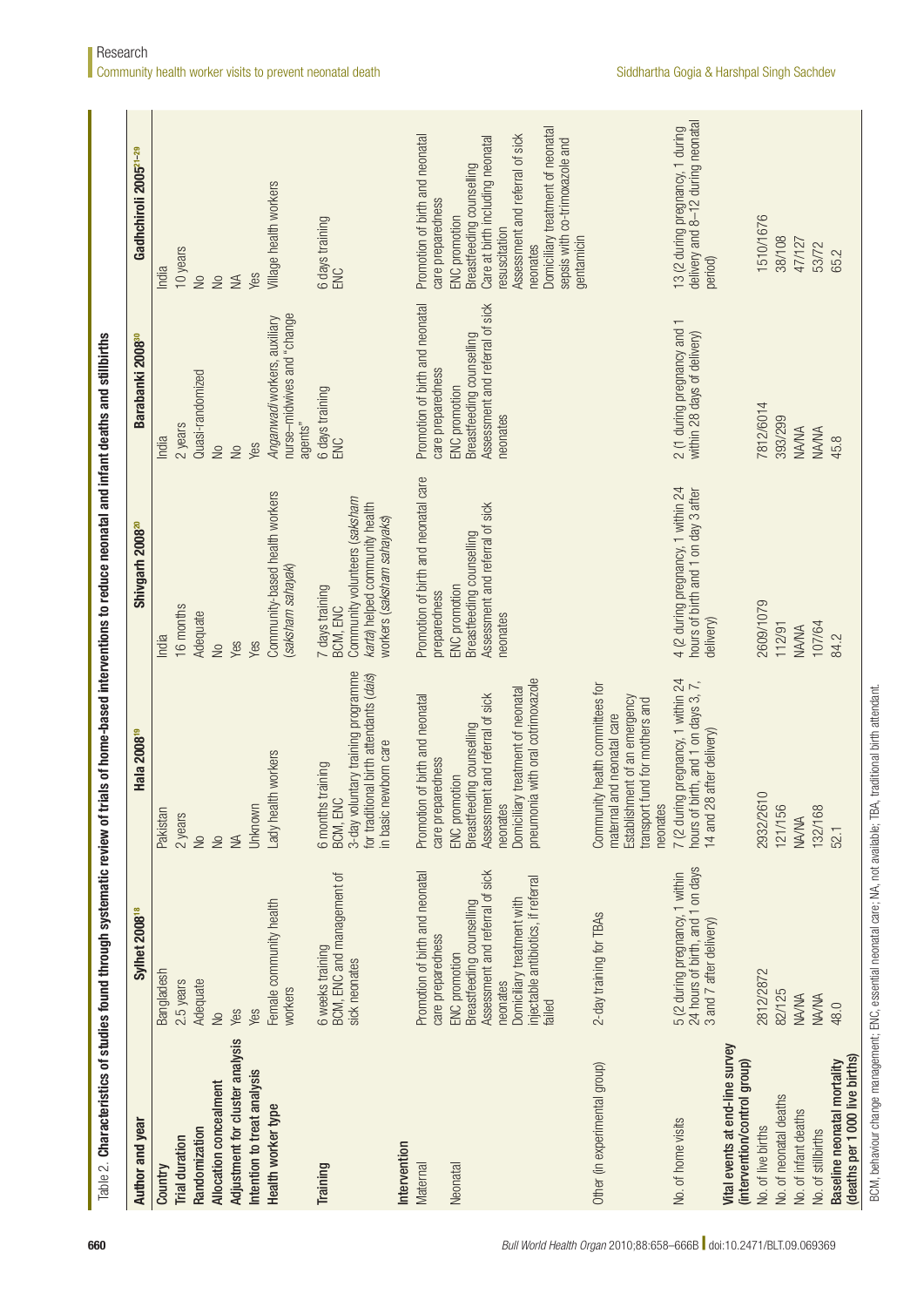#### Table 3. Intervention packages in different trials of home-based interventions to reduce neonatal and infant deaths and stillbirths, as found in a systematic review

| <b>Trial</b>                      | Home visits to promote optimal<br>neonatal care practices                                                                                                                                                                     | <b>Community activities to promote</b><br>optimal neonatal care practices                                                                     | <b>Treatment of neonatal illness at</b><br>home                                                                      |
|-----------------------------------|-------------------------------------------------------------------------------------------------------------------------------------------------------------------------------------------------------------------------------|-----------------------------------------------------------------------------------------------------------------------------------------------|----------------------------------------------------------------------------------------------------------------------|
| Gadhchiroli <sup>21</sup> (India) | Surveillance to identify pregnant<br>women<br>Home visits during pregnancy (2) for<br>birth preparedness<br>Home visits after birth (8-11 visits in<br>28 days) for routine neonatal care<br>Extra care for low birth infants | Health education to mothers and<br>grandmothers                                                                                               | Care at birth, including neonatal<br>resuscitation<br>Treatment of sepsis (including<br>injectable antibiotics)      |
| Barabanki <sup>30</sup> (India)   | One home visit during pregnancy and<br>one during the neonatal period for<br>routine neonatal care                                                                                                                            | <b>None</b>                                                                                                                                   | None                                                                                                                 |
| Hala <sup>19</sup> (Pakistan)     | Surveillance to identify pregnant<br>women<br>Home visits during pregnancy (2) for<br>birth preparedness<br>Home visits after birth (5 visits in 28<br>days) for routine neonatal care                                        | Community group education sessions                                                                                                            | Training of TBAs in basic neonatal<br>care<br>Domiciliary treatment of neonatal<br>pneumonia with oral cotrimoxazole |
| Shivgarh <sup>20</sup> (India)    | Surveillance to identify pregnant<br>women<br>Home visits during pregnancy (2) for<br>birth preparedness<br>Home visits after birth (2 visits in first<br>week) for routine neonatal care                                     | Community meetings and folk song<br>group meetings                                                                                            | None                                                                                                                 |
| Sylhet <sup>18</sup> (Bangladesh) | Surveillance to identify pregnant<br>women<br>Home visits during pregnancy (2) for<br>birth preparedness<br>Home visits after birth (2 visits in 28<br>days) for routine neonatal care                                        | Community meetings of men and<br>women<br>Advocacy meetings with local leaders<br>Health facility strengthening for<br>maternal/neonatal care | Orientation of TBAs on neonatal care<br>at birth<br>Treatment of sepsis (including<br>injectable antibiotics)        |

TBA, traditional birth attendant.

we made pooled estimates (relative risk, RR, with 95% confidence intervals, CIs) and calculated the heterogeneity of the evaluated outcome measures by the generic inverse variance method using the "metan" command $14,16,17$ . The effect size of the intervention (summary RR) was calculated by comparing mortality rates at the end of each intervention or observation period, since baseline and/or change data were not available for all included trials. For completeness, we analysed both random effects and fixed effects model estimates; however, a random effects model was preferred if substantial heterogeneity was present (*I*<sup>2</sup> > 50%).

The following pre-specified subgroup analyses were performed for all-cause neonatal mortality as a hypothesis generating exercise: (i) random (individual or cluster) versus non-random or quasi-random allocation to examine the effect of trial quality on the RR of death; (ii) preventive interventions versus preventive and curative interventions (e.g. injectable antibiotics for neonatal sepsis) to examine the potential effect of adding curative treatment; (iii) high (> 45 deaths per 1000 live births) versus low ( $\leq$  45 deaths

per 1000 live births) baseline neonatal mortality to examine the possibility of a greater benefit in populations with higher baseline mortality; and (iv) proportion of neonates receiving a postnatal visit  $(< 50\%$  versus  $\geq 50\%)$  to assess the effect of intervention coverage.

## **Results**

## Trial flow

We identified 60 potentially eligible references, 47 of which were excluded (Fig. 1) for reasons detailed in Table 1 (available at: [http://www.who.int/bulletin/vol](http://www.who.int/bulletin/volumes/88/9/09-069369)[umes/88/9/09-069369](http://www.who.int/bulletin/volumes/88/9/09-069369)). The remaining 13 references, which pertained to 5 trials, were included in the review.<sup>18-30</sup>

## Trial characteristics

Table 2 summarizes the characteristics of included trials, all of which were conducted in southern Asian countries with high baseline neonatal mortality rates (> 45 deaths per 1000 live births). Sylhet<sup>18</sup> and Shivgarh<sup>20</sup> trials were cluster-randomized and provided cluster-adjusted mortality data. The other three trials, from Hala,<sup>19</sup>

Gadchiroli<sup>21</sup> and Barabanki,<sup>30</sup> were nonrandomized or quasi-randomized and had a concurrent control group. End-line evaluation provided data on 17 675 and 14 251 live births, and on 746 and 779 neonatal deaths in the intervention and control arms, respectively.

#### Intervention Package

Table 2 describes the training received by the health-care workers who delivered each intervention package. Table 3 summarizes the intervention packages used in the trials.

#### Quantitative data synthesis

Five trials provided neonatal mortality data18–21,30 and three provided data on stillbirths.<sup>19-21</sup> One trial provided infant mortality data and cause-specific mortality data.<sup>21</sup>

#### *Neonatal mortality*

All five trials provided neonatal mortality data.<sup>18-21,30</sup> The funnel plot appeared symmetrical, which suggests the absence of publication bias. This was confirmed using Egger's method  $(P = 0.974)$ . There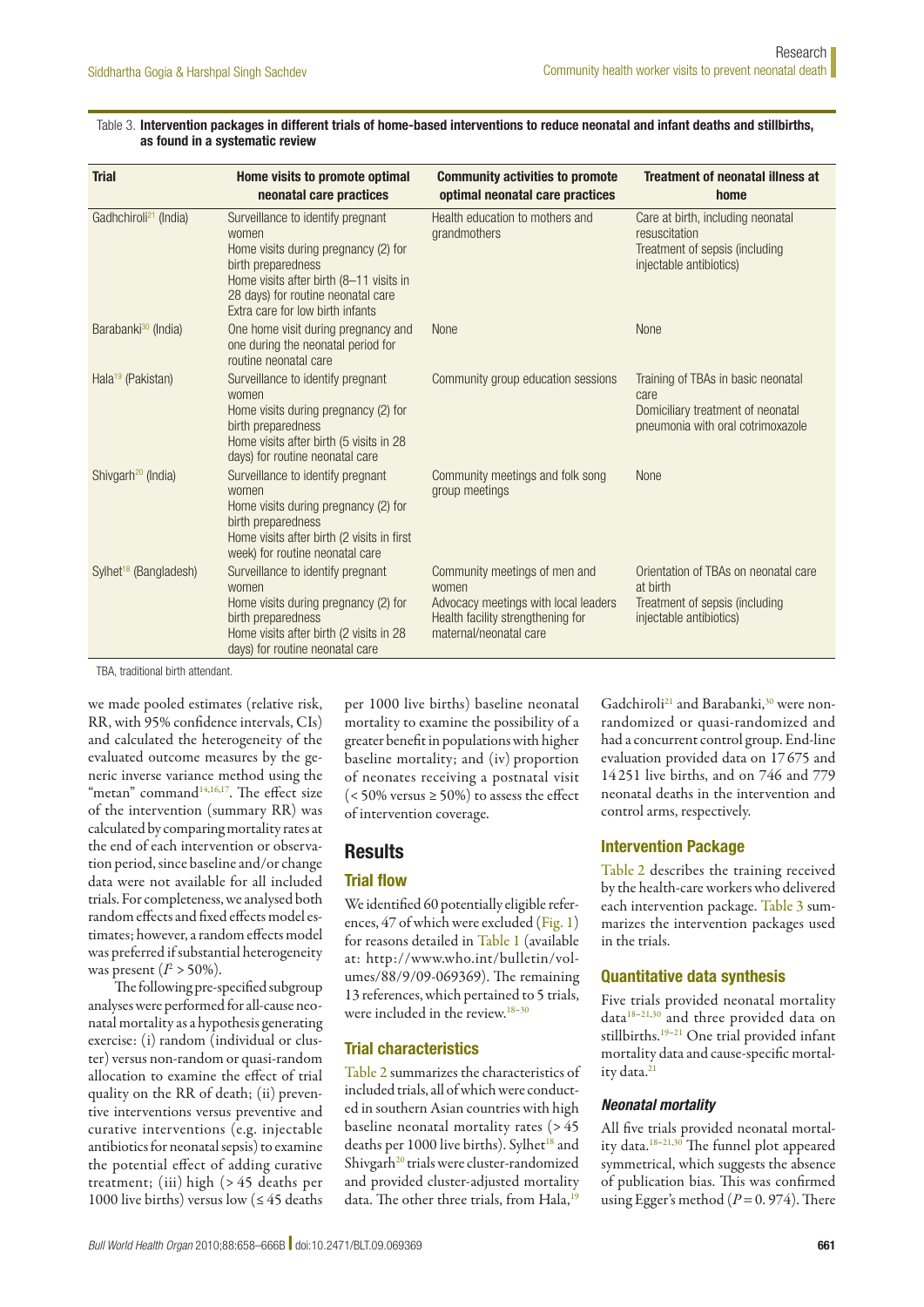#### Fig. 2. Forest plot (random effects model) for relative risk of neonatal death in trials of home-based interventions to reduce neonatal and infant deaths and stillbirths, as identified through systematic review



CI, confidence interval.

was evidence of a reduced risk of death during the neonatal period in association with home-based neonatal care; the pooled relative risk was 0.62 (95% CI: 0.44–0.87;  $I^2 = 86.4\%$ ;  $P = 0.000$ ) in the random effects model (Fig. 2).

On performing pre-specified subgroup analyses we found evidence of significant heterogeneity among subgroups with respect to randomization and coverage (Table 4). Subgroup analyses for baseline neonatal mortality were not feasible because all trials were classified as having high mortality. Trials with adequate randomization (RR: 0.54; 95% CI: 0.39–0.75), showed a greater reduction in neonatal mortality than non-randomized or quasi-randomized trials (RR: 0.67; 95% CI: 0.40–1.13; heterogeneity *P* = 0.006). A statistically non-significant

trend towards a greater effect on mortality was observed with both curative (injectable antibiotics) and preventive interventions (RR: 0.51; 95% CI: 0.30–0.85), as compared to only preventive intervention (RR: 0.70; 95% CI: 0.44–1.12; heterogeneity  $P = 0.088$ ). Higher ( $\geq 50\%$ ) coverage with home-based neonatal care was associated with better survival (RR: 0.54; 95% CI: 0.42–0.70) than lower (< 50%) coverage (RR: 1.06; 95% CI: 0.81–1.38; heterogeneity  $P < 0.001$ ).

On performing univariate metaregression analyses, none of these variables emerged as a significant predictor of heterogeneity (results not shown).

#### *Infant mortality*

Data on infant mortality were available from only one trial, $21$  and it showed a

significant decline (RR: 0.41; 95% CI:  $0.30 - 0.57$ ).

#### *Cause-specific mortality*

Only one trial<sup>21</sup> presented cause-specific mortality data for neonates. The reported reduction in neonatal cause-specific mortality due to sepsis, asphyxia, prematurity and hypothermia was 89.8% (95% CI: 78.6–101.0), 53.3% (23.8–82.8), 38% (4.3–71.6) and 100% (one-sided 95% CI not stated), respectively.

#### *Stillbirth rate*

Data was pooled from 3 trials.<sup>19-21</sup> There was evidence of a reduced risk of stillbirth; the pooled RR was 0.76 (95% CI: 0.65–0.89; *I*<sup>2</sup> = 0%; *P* = 0.766) in random and fixed effects models.

#### *Care practice indicators*

Antenatal and neonatal practice indicators improved significantly (>1 antenatal checkup, 2 maternal doses of tetanus toxoid, clean umbilical cord care, early breastfeeding and delayed bathing) (Table 5).

## **Discussion**

This systematic review of controlled trials, of which 5 satisfied the inclusion criteria, indicates that home visits for neonatal care by community health workers are associated with reduced neonatal mortality in resource-limited settings with poorly accessible health-facility-based care when conducted along with community mobilization activities. Data from three trials showed a reduction in the stillbirth rate. Only one trial showed evidence of

Table 4. Subgroup analysesª for relative risk (RR) of neonatal death in trials of home-based interventions to reduce neonatal and infant deaths and stillbirths, as identified through systematic review

| <b>Stratification variable</b>                      | No. of<br>trials |           | <b>Random effects</b><br>model |           | <b>Fixed effects model</b> |           | <b>Tests for</b><br>heterogeneity | P for<br>heterogeneity in |
|-----------------------------------------------------|------------------|-----------|--------------------------------|-----------|----------------------------|-----------|-----------------------------------|---------------------------|
|                                                     |                  | <b>RR</b> | 95% CI                         | <b>RR</b> | 95% CI                     | f'(%)     | Q                                 | subgroups                 |
| <b>Overall</b>                                      | 5                | 0.62      | $0.44 - 0.87$                  | 0.62      | $0.55 - 0.70$              | 86.4      | 29.45                             | <b>NA</b>                 |
| <b>Randomization</b>                                |                  |           |                                |           |                            |           |                                   | 0.006                     |
| Adequate                                            | $\overline{2}$   | 0.54      | $0.39 - 0.75$                  | 0.52      | $0.43 - 0.62$              | 63.6      | 2.75                              |                           |
| Inadequate                                          | 3                | 0.67      | $0.40 - 1.13$                  | 0.73      | $0.62 - 0.86$              | 89.6      | 19.16                             |                           |
| Type of care                                        |                  |           |                                |           |                            |           |                                   | 0.088                     |
| Preventive                                          | 3                | 0.70      | $0.44 - 1.12$                  | 0.66      | $0.57 - 0.76$              | 91.0      | 22.26                             |                           |
| Preventive and curative<br>(injectable antibiotics) | $\overline{2}$   | 0.51      | $0.30 - 0.85$                  | 0.52      | $0.40 - 0.66$              | 76.7      | 4.29                              |                           |
| Coverage (%) of home visits                         |                  |           |                                |           |                            |           |                                   | < 0.001                   |
| < 50%                                               |                  | 1.06      | $0.81 - 1.38$                  | 1.06      | $0.81 - 1.38$              | <b>NA</b> |                                   |                           |
| $\geq 50\%$                                         | $\overline{4}$   | 0.54      | $0.42 - 0.70$                  | 0.54      | $0.47 - 0.62$              | 70.1      | 10.05                             |                           |

CI, confidence interval; NA, not applicable; RR, relative risk.

a Subgroup analysis not done for baseline mortality, as all trials had high baseline mortality rates (> 45 per 1000 live births).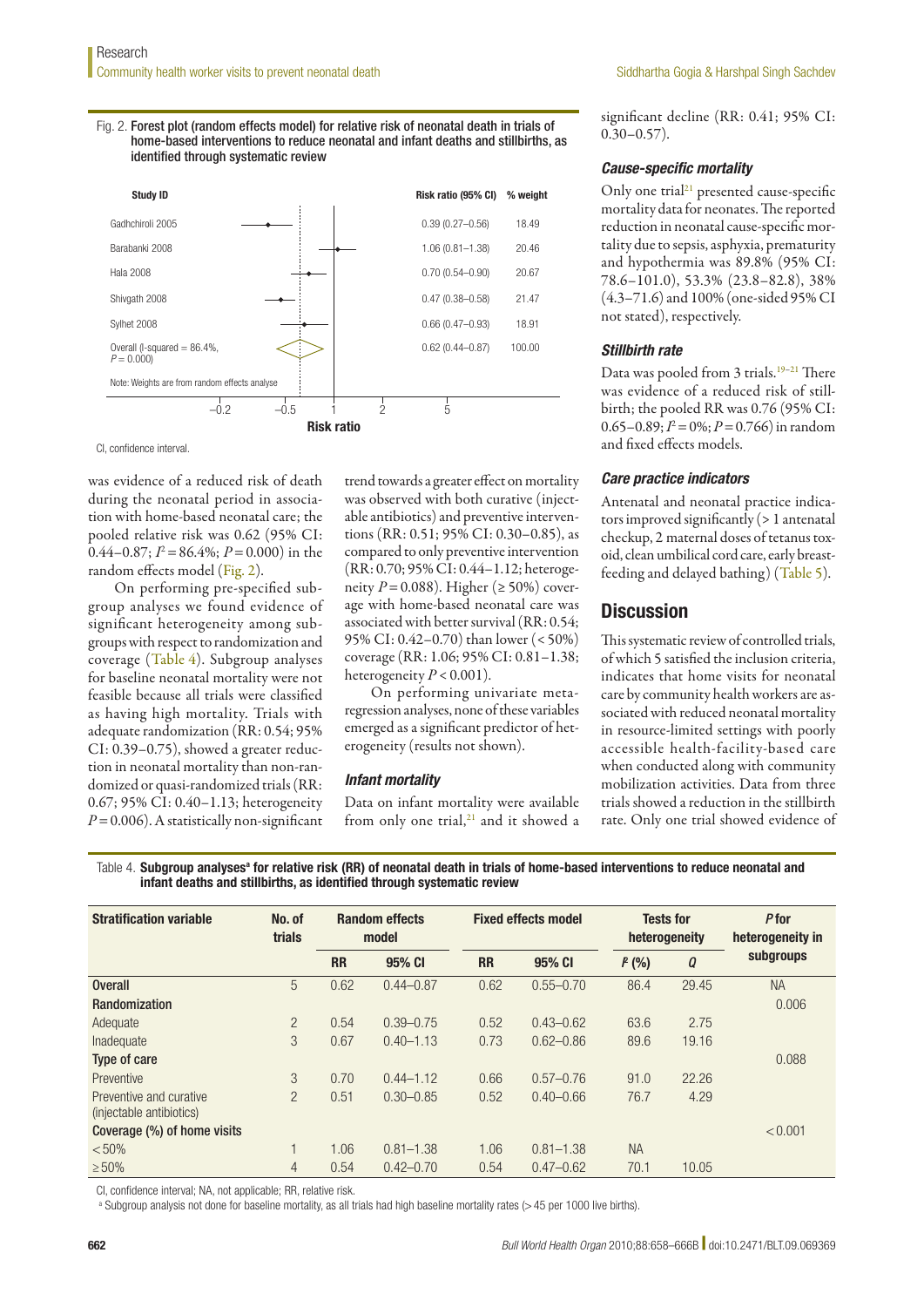| <b>Practice indicator</b>                         |               | Barabanki 2008 <sup>30</sup> |       | Hala 2008 <sup>19</sup> |                        | Shivgarh 2008 <sup>20</sup> |               | Sylhet 2008 <sup>18</sup> |                | Pooled        | $1^{2}$ (%)  |                         |
|---------------------------------------------------|---------------|------------------------------|-------|-------------------------|------------------------|-----------------------------|---------------|---------------------------|----------------|---------------|--------------|-------------------------|
|                                                   | RR            | 95% CI                       |       | 95% CI                  | RR                     | 95% CI                      | RR            | 95% CI                    | RR <sub></sub> | 95% CI        |              |                         |
| Antenatal care visit $>1$                         | 1.29          | $1.23 - 1.36$                |       | $1.10 - 1.32$           | 1.52                   | $0.91 - 2.53$               | 147           | $.39 - 1.55$              | 1.33           | $1.20 - 1.47$ | 83.3         | 0.000                   |
| Tetanus toxoid, 2 doses                           | $\frac{1}{2}$ | $1.10 - 1.15$                |       | $1.09 - 1.31$           | 1.03                   | $1.00 - 1.07$               | 1.12          | $1.02 - 1.22$             | 1.11           | $1.04 - 1.18$ | 85.6         |                         |
| Skilled care at birth                             | 1.03          | $1.00 - 1.10$                | 2.64  | 1.99-3.52               | 1.38                   | $0.91 - 2.09$               | $\leq$        |                           | 1.54           | $0.81 - 2.93$ | 95.2<br>99.6 | 0.001<br>0.183<br>0.012 |
| Breastfeeding initiated $<$ 1 hour<br>after birth | 6.54          | 5.88-7.27                    |       | $2.55 - 3.86$           | 4.37                   | $3.23 - 5.91$               | 1.42          | $.36 - 1.49$              | 3.35           | $1.31 - 8.59$ |              |                         |
| Clean cord care                                   | 1.63          | $1.57 - 1.70$                | 47.28 | $0.28 - 10.21$          |                        | $1.02 - 1.29$               | 1.56          | $.50 - 1.62$              | 1.70           | $.39 - 2.077$ | 96.8         | 0.000                   |
| Delayed bathing $>$ 24 hour after birth           | 38.49         | $28.01 - 52.90$              | 1.66  | $1.39 - 2.00$           | $1.15$<br>2.49<br>1.47 | $2.22 - 2.79$               | $3.12$<br>MA  | $0.86 - 3.40$             | 4.63           | $2.29 - 9.37$ | 99           |                         |
| Skin to skin care at birth                        |               |                              | ₹     |                         |                        | $.39 - 1.56$                |               |                           | ₹              |               | $\Sigma$     |                         |
| Saved money for child birth                       | 1.69          | $7.61 - 1.77$                | MA    |                         | $\frac{1}{2}$          |                             | $\frac{1}{2}$ |                           | ≸              |               |              |                         |

Table 5. Effect on antenatal and neonatal care practice indicators of various home-based interventions as conducted in four trials of interventions to reduce neonatal and infant deaths and

Effect on antenatal and neonatal care practice indicators of various home-based interventions as conducted in four trials of interventions to reduce neonatal and infant deaths and

reduced infant mortality and neonatal cause-specific mortality (from sepsis, asphyxia, prematurity and hypothermia). While on meta-regression no variable emerged as a significant predictor of an effect on neonatal mortality; subgroup analyses suggested that the survival benefit is higher as intervention coverage increases and possibly when curative care (injectable antibiotics for neonatal sepsis) is provided in addition to preventive or promotive interventions.

## Strengths and limitations

In this up-to-date systematic review that incorporated relevant subgroup and meta-regression analyses, no evidence of publication bias was found. With the sole exception of the Gadchiroli trial,21–29 in which the intervention and control groups had only one cluster each, all cluster- and individual-randomized trials were appropriately combined by correcting for a design effect on mortality outcomes. Both random and fixed effects models were used for pooling the data, and the results were invariably synchronous.

The review also had several limitations. First, data on stillbirths were limited to three trials, while only one trial had investigated infant mortality and cause-specific mortality. Second, all trials were conducted in parts of southern Asia with high baseline neonatal mortality rates ( $> 45$  deaths per 1000 live births), $31$ which impedes generalization to other regions, particularly to sub-Saharan Africa or to areas with lower neonatal mortality. Finally, the subgroup and meta-regression analyses showed discordance, perhaps because some subgroup results could have been falsely positive or because the number of trials may have been too small. Any significant predictor identified should therefore only be considered as exploratory.

We excluded trials that exclusively evaluated the effect of home-based follow-up of infants born in and recruited from hospitals because they were not central to framing policy on home-based neonatal care in settings with poor access to health facilities. Nevertheless, the conclusion regarding reduced mortality remained stable even after we included two such trials $32,33$  from developing countries (Zambia<sup>32</sup> and the Syrian Arab Republic<sup>33</sup>). Upon assuming that all deaths in these two trials occurred in the neonatal period, the pooled RR of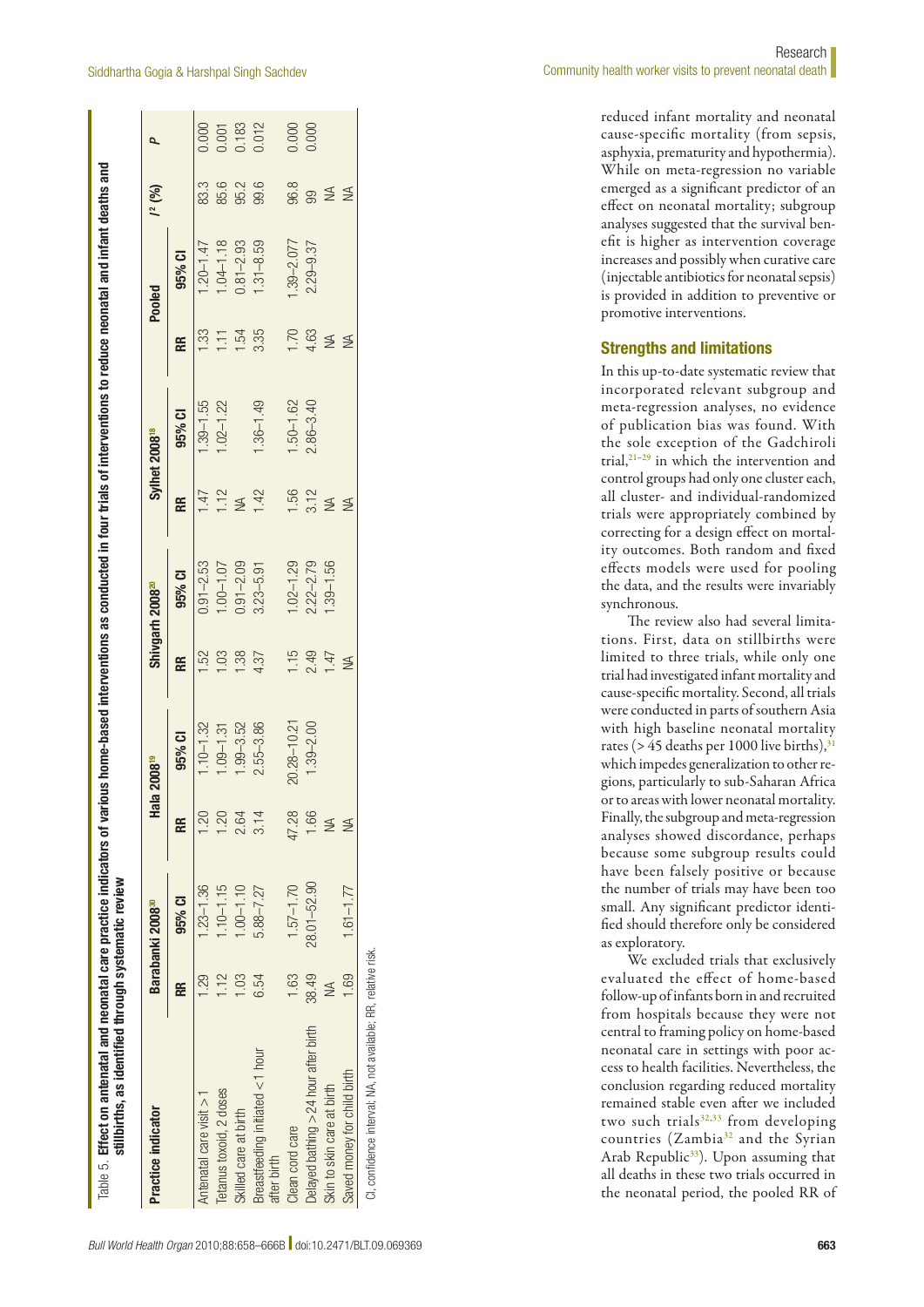neonatal death in 7 trials was 0.64 (95% CI:  $0.46 - 0.90$ ;  $I^2 = 81.8\%$ ;  $P < 0.001$ ) in a random effects model.

We depicted both random-effects and fixed-effects model estimates for completeness; however, we preferred a random-effects model because substantial heterogeneity (*I*<sup>2</sup> >50%) was observed for neonatal mortality. Nevertheless, inferences regarding neonatal mortality and stillbirths remained stable irrespective of the model chosen, and this finding in better quality trials is reassuring. However, it may also indicate that effects in programme rather than research settings may be smaller. Subgroup analyses also suggested a greater neonatal survival benefit with higher ( $\geq$  50%) intervention coverage levels, as expected. In the only trial (Barabanki<sup>30</sup>) with low postnatal intervention coverage (39%), intention to treat analysis did not reveal any reduction in neonatal mortality (RR: 1.06; 95% CI: 0.81 to 1.38). However, neonates who received a postnatal home visit within 28 days of birth had 34% lower neonatal mortality (design effect, unadjusted: 35.7 deaths per 1000 live births; 95% CI: 29.2–42.1) than those who received no postnatal visit (53.8 deaths per 1000 live births; 95% CI: 48.9–58.8).<sup>30</sup> From a programmatic perspective it would have been useful to get some insight into the optimal number and timing of neonatal visits, but unfortunately this was not possible from the available data.

In the 5 trials under review, the intervention was delivered as a package comprising three components: home visits during pregnancy (all trials), home visits for neonatal care (all trials) and community mobilization efforts (4 trials). Thus, we were unable to differentiate the independent effects of the three intervention components on neonatal mortality. Other trials from similar settings, some of which

are listed in Table 1, suggest that community mobilization alone, without homebased neonatal care, improves neonatal health outcomes, including survival.<sup>34-40</sup> However, in the only direct comparison of the two approaches,<sup>18</sup> neonatal mortality was reduced in the home-based care arm (RR: 0.66; 95% CI: 0.47–0.93) but not in the community-mobilization arm (RR: 0.95; 95% CI: 0.69–1.31). It was also impossible to differentiate the independent effects of antenatal and postnatal home visits. However, programmatically this is not crucial because in practice antenatal visits are required to establish contact with pregnant women before postnatal visits and health workers can also provide community mobilization services.

The effects on mortality observed in these trials is supported by significant improvements in antenatal and neonatal care practices whose association with reduced mortality has been demonstrated in previous reviews.7

#### Implications for policy

Home visits for neonatal care by community health workers, when accompanied by community mobilization efforts, are associated with reduced neonatal deaths and stillbirths in settings with high neonatal mortality rates (> 45 deaths per 1000 live births) and poor access to health-facility-based care. This provides evidence in support of adopting a policy of home-based neonatal care provided by community health workers in such settings. High intervention coverage  $(≥ 50%)$  is essential for achieving meaningful reductions in neonatal mortality. No concrete recommendations can be formulated from the available evidence regarding the optimal timing of home visits and specific responsibilities of community health workers. It would be prudent to remember that all the evidence

pertains to southern Asia; however, there are no obvious reasons to suspect different results in other regions with similar neonatal mortality rates and access to health care.

## Implications for future research

The following gaps in the evidence base need to be urgently addressed to guide policy: (i) the effectiveness of the intervention package in high-mortality settings in other regions, particularly sub-Saharan Africa; (ii) the effectiveness of the intervention package in settings with lower neonatal mortality rates (15–29 and 30–45 deaths per 1000 live births $31$ ); (iii) the benefit of adding a curative component (especially the treatment of neonatal sepsis) to preventive or promotive neonatal care; (iv) the relative efficacy of home visits of a certain number and timing (e.g. 1 versus 2–3 in the first week of life); and (v) ways to achieve high coverage and an intervention of high quality in programme settings. ■

#### Acknowledgements

We are grateful to Clive Osmond, MRC Epidemiology Resource Centre, Southampton, the United Kingdom, for helping with the statistical analysis in relation to the calculation of cluster-adjusted relative risks.

Funding: External: Department of Child and Adolescent Health and Development, World Health Organization, Geneva. Internal: Sitaram Bhartia Institute of Science and Research, New Delhi, India. The funding sources had no involvement in the study or the decision to publish the manuscript. There was no agreement with the funders that could have limited our ability to complete the research as planned, and we had full control of all primary data.

Competing interests: None declared.

#### **ملخص**

# **الزيارات املنزلية للعاملني الصحيني املجتمعيني من أجل الوقاية من وفيات فرتة حوايل الحمل يف البلدان النامية: استعراض نظامي**

**الهدف** تحديد ما إذا كانت الزيارات املنزلية بغرض رعاية الحوامل والتي يقوم بها العاملون الصحيون املجتمعيون ميكنها أن تخفض من معدالت وفيات الأطفال والولدان ومن حالات الإملاص في المواقع المحدودة الموارد. **الطرق** قام الباحثون بإجراء استعراض نظامي حتى عام 2008 ملجموعات املدخالت املختلفة املعنية بالحمالت التجريبية الحتواء هذه املعدالت، متثل إحداها يف الزيارات املنزلية التي يقوم بها العاملون الصحيون املجتمعيون لتقديم الرعاية للحوامل. وقد أجريت دراسة تحليلية لحساب املخاطر الجموعية ملا تسفر عنه الدراسة من نتائج.

**النتائج** أربعة تجارب كانت جميعها من آسيا الجنوبية، استوفت معايري اإلدماج، وكانت مجموعات املدخالت التي تضمنتها هذه التجارب تشمل الزيارات المنزلية للحوامل (في جميع التجارب)، والزيارات المنزلية التي تتم بعد الولادة لرعاية الوليد (في جميع التجارب)، والزيارات المنزلية لمعالجة الحالات المرضية (في ثلاث تجارب)، والجهود الخاصة باستنفار المجتمعات (في أربعة تجارب). وقد أوضحت الدراسة التحليلية انخفاضا في المخاطر الخاصة بوفيات الولدان )الخطر ذو العالقة ،0.62 95% فاصل ثقة -0.44 0.87)، وفي حالات الإملاص (الخطر ذو العلاقة 0.76، 95% فاصل ثقة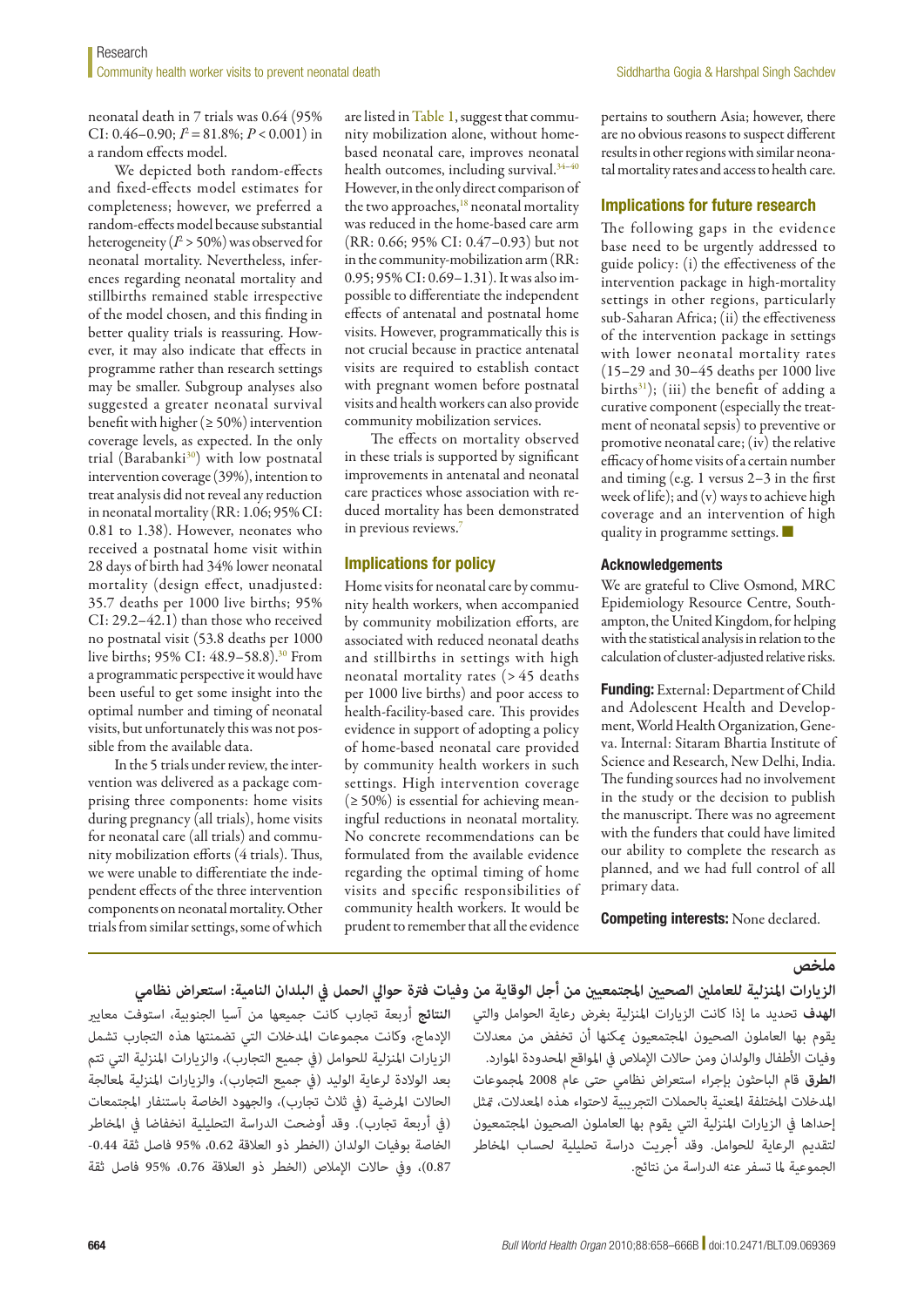التغطية بالزيارات املنزلية ما يوازي 50% أو أعىل ) 0.001 > P (، وعند تنفيذ المدخلات الوقائية والشفائية (D = 0.088).

**الخالصة** ترتافق الزيارات املنزلية لرعاية الحوامل وتقديم الرعاية ما بعد الحمل، مع الأنشطة الخاصة بحث المجتمعات، مع انخفاض معدلات وفيات الولدان، وحاالت اإلمالص يف األماكن املوجودة بجنوب آسيا والتي تتسم مبعدالت عالية من وفيات الولدان وضعف الوصول إىل مرافق الرعاية الصحية.

0.89-0.65)، مع تحسن ملموس في مؤشرات الممارسات في فترة الحمل والفترة التي تلى الولادة (فحص لأكثر من حالة أثناء الحمل، وجرعتين من لقاح كزاز الوليد للأمهات، والاعتناء بنظافة الحبل السري، والإرضاع المبكر مع التأخر في الاستحمام). وقد سجلت تجربة واحدة فقط لوفاة أحد الأطفال (الخطر ذو العلاقة 0.41، 0.30-0.57). أما التحاليل المتعلقة باملجموعات الفرعية فقد أوضحت فوائد أكرب للبقيا عىل الحياة عند بلوغ

## Résumé

## Des visites à domicile par des professionnels communautaires de la santé permettent de réduire la mortalité infantile dans les pays en voie de développement : une revue systématique

Objectif Déterminer si les visites à domicile pour soins néonataux par des professionnels communautaires de la santé peuvent réduire la mortalité infantile et néo-natale et la mortinatalité dans des situations où les ressources sont limitées.

Méthodes Nous avons effectué un examen systématique jusqu'à 2008 d'essais contrôlés comparant plusieurs ensembles d'intervention, l'un d'entre eux comprenant les visites à domicile pour soins néonataux par des professionnels communautaires de la santé. Nous avons exécuté une méta-analyse pour calculer le risque amalgamé des résultats.

Résultats Cinq essais, tous en Asie du Sud, répondaient aux critères d'inclusion. Les ensembles d'intervention comportaient des visites prénatales à domicile (tous les essais), des visites à domicile pendant la période néonatale (tous les essais), des traitements pour maladies à domicile (3 essais) et des efforts de mobilisation communautaire (4 essais). La méta-analyse a montré un risque réduit de mort néonatale

(risque relatif (RR): 0,62; intervalle de confiance (IC) à 95%: 0,44-0,87) et d'enfants mort-nés (RR: 0,76; IC 95%: 0,65-0,89), et une amélioration significative des indicateurs de pratique prénatale et néonatale (> 1 bilan de santé prénatal, 2 doses d'anatoxine tétanique maternelle, soins de nettoyage du cordon ombilical, allaitement précoce et bain différé). Seul un essai a rapporté des morts infantiles (RR: 0,41; 0,30-0,57). Les analyses de sous-groupes ont suggéré un plus grand avantage de survie lorsque la couverture de visite à domicile était ≥ 50% (P < 0,001) et lorsque des interventions préventives et curatives (antibiotiques injectables) étaient réalisées ( $P = 0.088$ ).

Conclusion Les visites à domicile pour soins prénataux et néonataux, avec activités de mobilisation communautaire, sont associées à une mortalité néonatale et une mortinatalité réduites dans les régions d'Asie du Sud où la mortalité néo-natale est élevée et où l'accès à des soins en milieu médical est limité.

#### Resumen

## Visitas domiciliarias por parte de personal sanitario comunitario para prevenir la mortalidad neonatal en los países en desarrollo: revisión sistemática

Objetivos Determinar si las visitas de atención neonatal a domicilio por parte del personal sanitario comunitario pueden reducir la mortalidad neonatal, la mortalidad de los menores de un año y la muerte fetal en entornos de recursos limitados.

Métodos Se llevó a cabo una revisión sistemática de los estudios comparativos llevados a cabo hasta 2008, en los que se compararon diferentes intervenciones, siendo una de ellas las visitas domiciliarias de atención neonatal por parte del personal sanitario comunitario. Para el cálculo del riesgo combinado de los resultados se empleó un metanálisis. Resultados Cinco ensayos, todos ellos llevados a cabo en Asia meridional, cumplían los criterios de inclusión. Las intervenciones incluyeron: visitas domiciliarias prenatales (todos los ensayos), visitas domiciliarias durante el período neonatal (todos los ensayos), tratamiento domiciliario de enfermedades (tres ensayos) y esfuerzos comunitarios de movilización (cuatro ensayos). El metanálisis mostró un menor riesgo de muerte neonatal (riesgo relativo, RR: 0,62; intervalo de confianza del 95%, IC: 0,44-0,87) y de muerte fetal (RR: 0,76; IC: 95%: 0,65-0,89) y una mejora significativa de los indicadores de la asistencia prenatal y neonatal (> 1 revisión prenatal, 2 dosis de la vacuna antitetánica materna, cuidado aséptico del cordón umbilical, lactancia materna temprana y postergación del primer baño). Sólo un ensayo registró muertes de menores de un año (RR: 0,41; 0,30-0,57). Los análisis de los subgrupos indicaron una mayor supervivencia cuando la cobertura de la visita domiciliaria fue ≥ 50% (P < 0,001) y cuando se llevaron a cabo intervenciones preventivas y de tratamiento (antibióticos inyectables) ( $P = 0.088$ ).

Conclusión Las visitas domiciliarias de atención prenatal y neonatal, junto con las actividades comunitarias de movilización, están relacionadas con la disminución de la mortalidad neonatal y de la muerte fetal en áreas de Asia meridional con elevada mortalidad neonatal y un acceso deficiente a los consultorios de asistencia sanitaria.

## References

- 1. Darmstadt GL, Lawn J, Costello A. Advancing the state of the world's newborns. *Bull World Health Organ* 2003;81:224–5. PMID[:12764520](http://www.ncbi.nlm.nih.gov/pubmed/12764520)
- 2. Hyder A, Morrow R, Wali S, McGuckin J. *Burden of disease for neonatal mortality in South Asia and sub-Saharan Africa*. Washington: Save the Children Federation–USA; 2001.
- 3. World Health Organization. Estimates. In: *State of the world's newborns*. Washington: Saving Newborn Lives, Save the Children/USA; 2001: PN1–49.
- 4. Lawn JE, Cousens S, Zupan J. 4 million neonatal deaths: When? Where? Why? *Lancet* 2005;365:891–900. doi[:10.1016/S0140-6736\(05\)71048-5](http://dx.doi.org/10.1016/S0140-6736(05)71048-5) PMID:[15752534](http://www.ncbi.nlm.nih.gov/pubmed/15752534)
- 5. Darmstadt GL, Black R, Santosham M. Research priorities and postpartumcare strategies for the prevention and treatment of neonatal infections in less developed countries. *Pediatr Infect Dis J* 2000;19:739–50. PMID:[10959744](http://www.ncbi.nlm.nih.gov/pubmed/10959744)
- 6. Child Health Research Project. *Reducing perinatal and neonatal mortality*. Baltimore: The Johns Hopkins School of Public Health; 1999.
- 7. Darmstadt GL, Bhutta ZA, Cousens S, Adam T, Walker N, de Bernis L. Evidence-based, cost-effective interventions: how many newborn babies can we save? *Lancet* 2005;365:977–88. doi:[10.1016/S0140-6736\(05\)71088-6](http://dx.doi.org/10.1016/S0140-6736(05)71088-6) PMID:[15767001](http://www.ncbi.nlm.nih.gov/pubmed/15767001)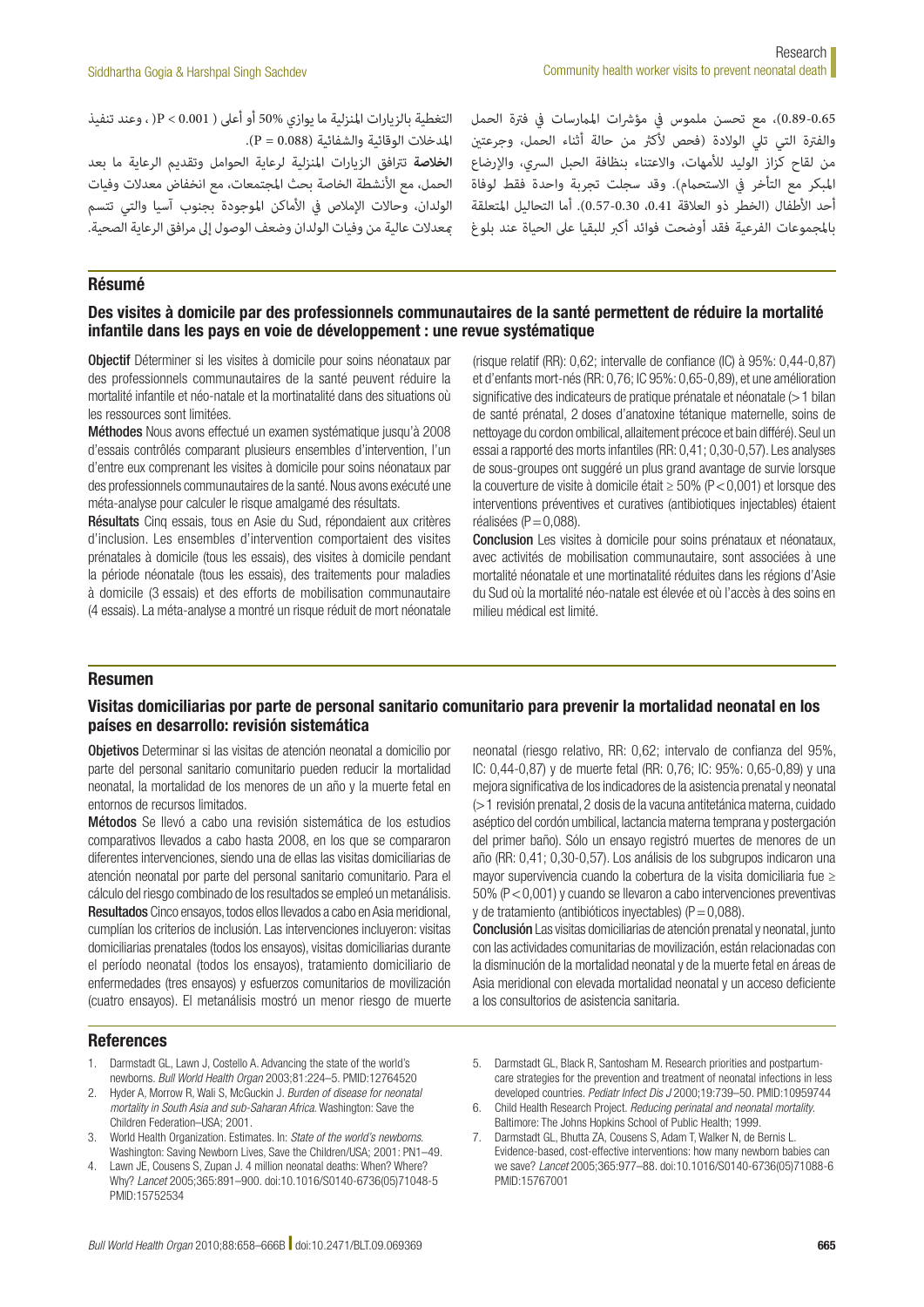Community health worker visits to prevent neonatal death Siddhartha Gogia & Harshpal Singh Sachdev Siddhartha Gogia & Harshpal Singh Sachdev

- 8. Moss W, Darmstadt G, Marsh D, Black R, Santosham M. Research priorities for the reduction of perinatal and neonatal morbidity and mortality in developing country communities. *J Perinatol* 2002;22:484–95. doi:[10.1038/](http://dx.doi.org/10.1038/sj.jp.7210743) [sj.jp.7210743](http://dx.doi.org/10.1038/sj.jp.7210743) PMID[:12168128](http://www.ncbi.nlm.nih.gov/pubmed/12168128)
- 9. Saving Newborn Lives. *State of the world's newborns*. Washington: Save the Children/USA; 2001. Available from. [http://www.savethechildren.org/](http://www.savethechildren.org/publications/newborns_report.pdf) [publications/newborns\\_report.pdf](http://www.savethechildren.org/publications/newborns_report.pdf) [accessed 23 April 2010]
- 10. Bhutta ZA, de'Silva H, Manandhar D, Awasthi S, Moazzem Hossain SM, Awasthi S et al. Maternal and child health: is South Asia ready for change? *BMJ* 2004;328:816–9. doi:[10.1136/bmj.328.7443.816](http://dx.doi.org/10.1136/bmj.328.7443.816) PMID[:15070640](http://www.ncbi.nlm.nih.gov/pubmed/15070640)
- 11. *Human development report 2009 overcoming barriers: human mobility and development*. New York: United Nations Development Programme; 2009. [http://](http://hdr.undp.org/en/reports/global/hdr2009/) [hdr.undp.org/en/reports/global/hdr2009/](http://hdr.undp.org/en/reports/global/hdr2009/) [accessed 14 November 2009].
- 12. Higgins JPT, Green S, editors. Assessment of study quality. Cochrane handbook for systematic reviews of interventions 4.2.6 [updated September 2006], Section 6. In: *The Cochrane Library*, issue 4. Chichester: John Wiley and Sons; 2006.
- 13. Sterne JAC, Egger M, Smith GD. Investigating and dealing with publication and other biases. In: Egger M, Smith GD, Altman DG, editors. *Systematic reviews in health care: meta-analysis in context*. London: BMJ Books; 2001. pp. 189-208.
- 14. Sterne JAC, Bradburn MJ, Egger M. Meta-analysis in STATA TM. In: *Systematic reviews in health care: meta-analysis in context*. Egger M, Smith GD, Altman DG, editors. London: BMJ Books; 2001. pp. 347-69.
- 15. Steichen TJ, Egger M, Sterne JAC. Tests for publication bias in meta-analysis. *Stata Technical Bulletin* 1998;44:3–4.
- 16. Harris R, Bradburn MJ, Deeks J, Harbord R, Altman D, Steichen T, et al. Stata Version 9 Update (Distribution Date February 19, 2007) for the Stata User Written Programme sbe24 (Bradburn MJ, Deeks JJ, Altman D. sbe24: metan - an alternative meta-analysis command. Stata Technical Bulletin 1999; 44: 4-15). Available from: <http://fmwww.bc.edu/RePEc/bocode/m> [accessed 24 March 2007].
- 17. Higgins JPT, Thompson SG. Quantifying heterogeneity in a meta-analysis. *Stat Med* 2002;21:1539–58. doi[:10.1002/sim.1186](http://dx.doi.org/10.1002/sim.1186) PMID:[12111919](http://www.ncbi.nlm.nih.gov/pubmed/12111919)
- 18. Baqui AH, El-Arifeen S, Darmstadt GL, Ahmed S, Williams EK, Seraji HR et al. Effect of community-based newborn-care intervention package implemented through two service-delivery strategies in Sylhet district, Bangladesh: a cluster-randomised controlled trial. *Lancet* 2008;371:1936–44. doi[:10.1016/](http://dx.doi.org/10.1016/S0140-6736(08)60835-1) [S0140-6736\(08\)60835-1](http://dx.doi.org/10.1016/S0140-6736(08)60835-1) PMID:[18539225](http://www.ncbi.nlm.nih.gov/pubmed/18539225)
- 19. Bhutta ZA, Memon ZA, Sooi S, Salat MS, Cousens S, Martines J. Implementing community-based perinatal care: results from a pilot study in rural Pakistan. *Bull World Health Organ* 2008;86:452–9. doi:[10.2471/](http://dx.doi.org/10.2471/BLT.07.045849) [BLT.07.045849](http://dx.doi.org/10.2471/BLT.07.045849) PMID:[18568274](http://www.ncbi.nlm.nih.gov/pubmed/18568274)
- 20. Kumar V, Mohanty S, Kumar A, Misra RP, Santosham M, Awasthi S et al. Effect of community-based behaviour change management on neonatal mortality in Shivgarh, Uttar Pradesh, India: a cluster-randomised controlled trial. *Lancet* 2008;372:1151–62. doi[:10.1016/S0140-6736\(08\)61483-X](http://dx.doi.org/10.1016/S0140-6736(08)61483-X)  PMID:[18926277](http://www.ncbi.nlm.nih.gov/pubmed/18926277)
- 21. Bang AT, Bang RA, Baitule SB, Reddy MH, Deshmukh MD. Effect of homebased neonatal care and management of sepsis on neonatal mortality: field trial in rural India. *Lancet* 1999;354:1955–61. doi[:10.1016/S0140-](http://dx.doi.org/10.1016/S0140-6736(99)03046-9) [6736\(99\)03046-9](http://dx.doi.org/10.1016/S0140-6736(99)03046-9) PMID[:10622298](http://www.ncbi.nlm.nih.gov/pubmed/10622298)
- 22. Bang AT, Reddy HM, Deshmukh MD, Baitule SB, Bang RA. Neonatal and infant mortality in the ten years (1993 to 2003) of the Gadchiroli field trial: effect of home-based neonatal care. *J Perinatol* 2005;25(Suppl 1):S92–107. doi[:10.1038/sj.jp.7211277](http://dx.doi.org/10.1038/sj.jp.7211277) PMID:[15791283](http://www.ncbi.nlm.nih.gov/pubmed/15791283)
- 23. Bang AT, Bang RA, Baitule SB, Reddy HM, Deshmukh MD. Management of birth asphyxia in home deliveries in rural Gadchiroli: the effect of two types of birth attendants and of resuscitating with mouth-to-mouth, tube-mask or bag-mask. *J Perinatol* 2005;25(Suppl 1):S82–91. doi:[10.1038/sj.jp.7211275](http://dx.doi.org/10.1038/sj.jp.7211275) PMID:[15791282](http://www.ncbi.nlm.nih.gov/pubmed/15791282)
- 24. Bang AT, Baitule SB, Reddy HM, Deshmukh MD, Bang RA. Low birth weight and preterm neonates: can they be managed at home by mother and a trained village health worker? *J Perinatol* 2005;25(Suppl 1):S72–81. doi[:10.1038/sj.jp.7211276](http://dx.doi.org/10.1038/sj.jp.7211276) PMID:[15791281](http://www.ncbi.nlm.nih.gov/pubmed/15791281)
- 25. Bang AT, Bang RA, Stoll BJ, Baitule SB, Reddy HM, Deshmukh MD. Is home-based diagnosis and treatment of neonatal sepsis feasible and effective? Seven years of intervention in the Gadchiroli field trial (1996 to 2003). *J Perinatol* 2005;25(Suppl 1):S62–71. doi:[10.1038/sj.jp.7211273](http://dx.doi.org/10.1038/sj.jp.7211273) PMID:[15791280](http://www.ncbi.nlm.nih.gov/pubmed/15791280)
- 26. Bang AT, Bang RA, Reddy HM, Deshmukh MD, Baitule SB. Reduced incidence of neonatal morbidities: effect of home-based neonatal care in rural Gadchiroli, India. *J Perinatol* 2005;25(Suppl 1):S51–61. doi[:10.1038/](http://dx.doi.org/10.1038/sj.jp.7211274) [sj.jp.7211274](http://dx.doi.org/10.1038/sj.jp.7211274) PMID[:15791279](http://www.ncbi.nlm.nih.gov/pubmed/15791279)
- 27. Bang AT, Bang RA. Background of the field trial of home-based neonatal care in Gadchiroli, India. *J Perinatol* 2005;25(Suppl 1):S3–10. doi:[10.1038/](http://dx.doi.org/10.1038/sj.jp.7211267) [sj.jp.7211267](http://dx.doi.org/10.1038/sj.jp.7211267) PMID[:15791276](http://www.ncbi.nlm.nih.gov/pubmed/15791276)
- 28. Bang AT, Bang RA, Reddy HM, Deshmukh MD. Methods and the baseline situation in the field trial of home-based neonatal care in Gadchiroli India. *J Perinatol* 2005;25(Suppl 1):S11–7. doi[:10.1038/sj.jp.7211268](http://dx.doi.org/10.1038/sj.jp.7211268)  PMID:[15791273](http://www.ncbi.nlm.nih.gov/pubmed/15791273)
- 29. Bang AT, Bang RA, Reddy HM. Home-based neonatal care: summary and applications of the field trial in rural Gadchiroli, India (1993 to 2003). *J Perinatol* 2005;25(Suppl 1):S108–22. doi:[10.1038/sj.jp.7211278](http://dx.doi.org/10.1038/sj.jp.7211278) PMID:[15791272](http://www.ncbi.nlm.nih.gov/pubmed/15791272)
- 30. Baqui AH, Williams EK, Rosecrans AM, Agrawal PK, Ahmed S, Darmstadt GL et al. Impact of an integrated nutrition and health programme on neonatal mortality in rural northern India. *Bull World Health Organ* 2008;86:796–804. doi[:10.2471/BLT.07.042226](http://dx.doi.org/10.2471/BLT.07.042226) PMID[:18949217](http://www.ncbi.nlm.nih.gov/pubmed/18949217)
- 31. Lawn JE, Cousens S, Zupan J; Lancet Neonatal Survival Steering Team. 4 million neonatal deaths: when? Where? Why? *Lancet* 2005;365:891–900. doi[:10.1016/S0140-6736\(05\)71048-5](http://dx.doi.org/10.1016/S0140-6736(05)71048-5) PMID[:15752534](http://www.ncbi.nlm.nih.gov/pubmed/15752534)
- 32. Ransjö-Arvidson AB, Chintu K, Ng'andu N, Eriksson B, Susu B, Christensson K et al. Maternal and infant health problems after normal childbirth: a randomized controlled study in Zambia. *J Epidemiol Community Health* 1998;52:385–91. doi:[10.1136/jech.52.6.385](http://dx.doi.org/10.1136/jech.52.6.385) PMID[:9764260](http://www.ncbi.nlm.nih.gov/pubmed/9764260)
- 33. Bashour HN, Kharouf MH, Abdul Salam AA, el Asmar K, Tabbaa MA, Cheikha SA. Effect of postnatal home visits on maternal/infant outcomes in Syria: A randomized controlled trial. *Public Health Nurs* 2008;25:115–25. doi[:10.1111/j.1525-1446.2008.00688.x](http://dx.doi.org/10.1111/j.1525-1446.2008.00688.x) PMID[:18294180](http://www.ncbi.nlm.nih.gov/pubmed/18294180)
- 34. Osrin D, Mesko N, Shrestha BP, Shrestha D, Tamang S, Thapa S et al. Implementing a community-based participatory intervention to improve essential newborn care in rural Nepal. *Trans R Soc Trop Med Hyg* 2003;97:18–21. doi:[10.1016/S0035-9203\(03\)90008-3](http://dx.doi.org/10.1016/S0035-9203(03)90008-3) PMID[:12886798](http://www.ncbi.nlm.nih.gov/pubmed/12886798)
- 35. Manandhar DS, Osrin D, Shrestha BP, Mesko N, Morrison J, Tumbahangphe KM et al. Effect of a participatory intervention with women's groups on birth outcomes in Nepal: cluster-randomised controlled trial. *Lancet* 2004;364:970–9. doi:[10.1016/S0140-6736\(04\)17021-9](http://dx.doi.org/10.1016/S0140-6736(04)17021-9) PMID[:15364188](http://www.ncbi.nlm.nih.gov/pubmed/15364188)
- 36. Morrison J, Tamang S, Mesko N, Osrin D, Shrestha B, Manandhar M et al. Women's health groups to improve perinatal care in rural Nepal. *BMC Pregnancy Childbirth* 2005;5:6. doi:[10.1186/1471-2393-5-6](http://dx.doi.org/10.1186/1471-2393-5-6) PMID:[15771772](http://www.ncbi.nlm.nih.gov/pubmed/15771772)
- 37. O'Rourke K, Howard-Grabman L, Seoane G. Impact of community organization of women on perinatal outcomes in rural Bolivia. *Rev Panam Salud Publica* 1998;3:9–14. doi[:10.1590/S1020-49891998000100002](http://dx.doi.org/10.1590/S1020-49891998000100002) PMID:[9503957](http://www.ncbi.nlm.nih.gov/pubmed/9503957)
- 38. Pence BW, Nyarko P, Phillips JF, Debpuur C. The effect of community nurses and health volunteers on child mortality: the Navrongo Community Health and Family Planning Project. *Scand J Public Health* 2007;35:599–608. doi[:10.1080/14034940701349225](http://dx.doi.org/10.1080/14034940701349225) PMID:[17852975](http://www.ncbi.nlm.nih.gov/pubmed/17852975)
- 39. Perry HB, Shanklin DS, Schroeder DG. Impact of a community-based comprehensive primary healthcare programme on infant and child mortality in Bolivia. *J Health Popul Nutr* 2003;21:383–95. PMID:[15038594](http://www.ncbi.nlm.nih.gov/pubmed/15038594)
- 40. Phillips JF, Bawah AA, Binka FN. Accelerating reproductive and child health programme impact with community-based services: the Navrongo experiment in Ghana. *Bull World Health Organ* 2006;84:949–55. doi:[10.2471/](http://dx.doi.org/10.2471/BLT.06.030064) [BLT.06.030064](http://dx.doi.org/10.2471/BLT.06.030064) PMID:[17242830](http://www.ncbi.nlm.nih.gov/pubmed/17242830)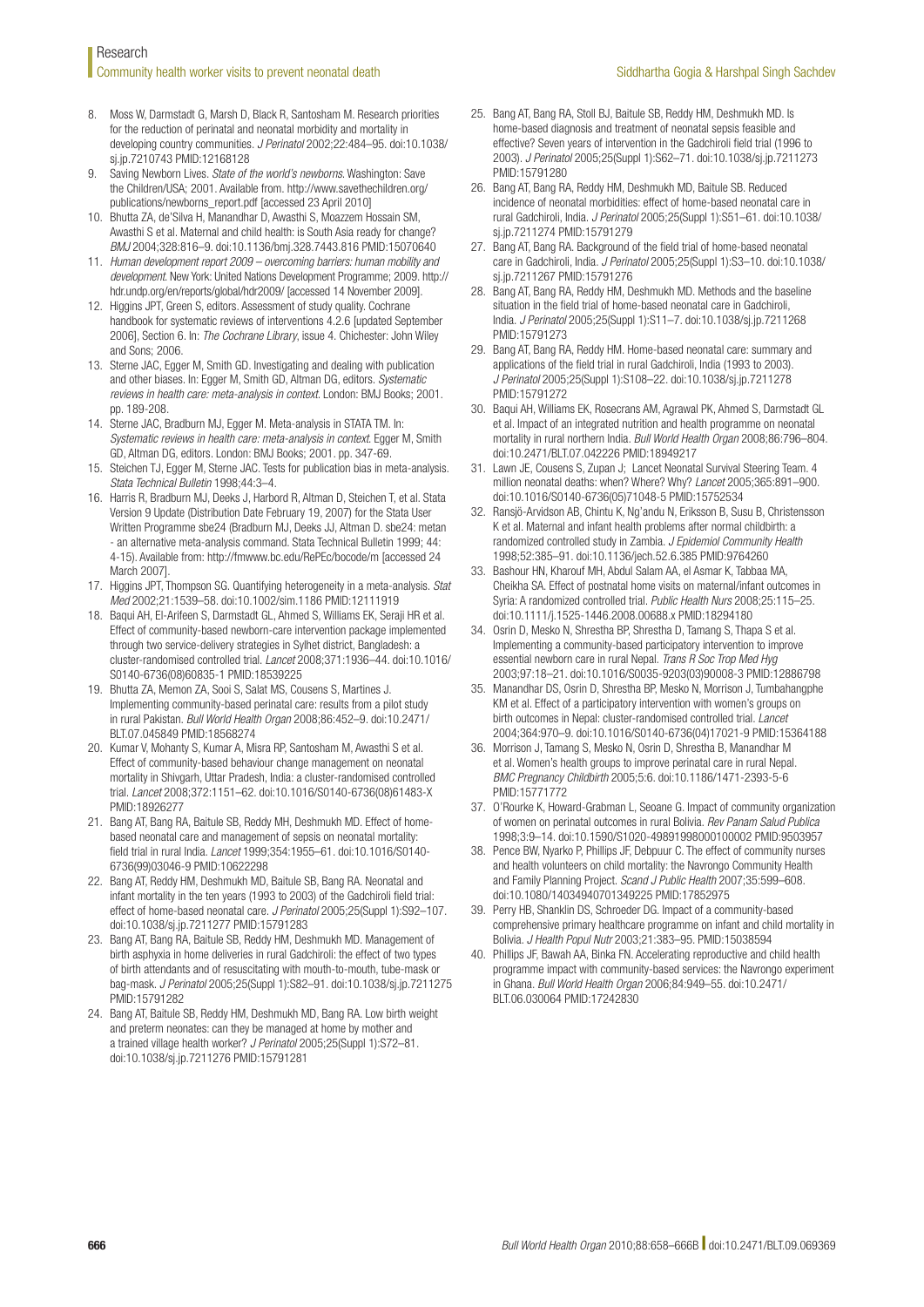#### Table 1. Reasons for excluding references from systematic review of controlled trials of home-based interventions to reduce neonatal and infant deaths and stillbirths

| <b>Reference</b>                                                                                                                                                                                                                            | <b>Reasons for exclusion</b>                                       |
|---------------------------------------------------------------------------------------------------------------------------------------------------------------------------------------------------------------------------------------------|--------------------------------------------------------------------|
| Alisjahbana A et al. An integrated village maternity service to improve referral patterns in a rural area in<br>West-Java. Int J Gynaecol Obstet 1995;48 Suppl;S83-94                                                                       | Intervention much broader in scope than<br>defined for this review |
| Bilenko N et al. Utilization of antenatal care services by a semi-nomadic Bedouin Arab population:<br>Evaluation of the impact of a local Maternal and Child Health Clinic. Matern Child Health J<br>2007;11:425-30                         | Not a controlled trial                                             |
| Bolam A et al. The effects of postnatal health education for mothers on infant care and family planning<br>practices in Nepal: a randomised controlled trial. BMJ 1998;316:805-11                                                           | Mortality data not available                                       |
| Daga SR et al. Rural neonatal care: Dahanu experience. Indian Pediatr 1992;29:189-93                                                                                                                                                        | Not a controlled trial                                             |
| Daga SR, Daga AS, Dighole RV, Patil RP. Anganwadi worker's participation in rural newborn care. Indian<br>J Pediatr 1993;60:627-30                                                                                                          | Not a controlled trial                                             |
| de Francisco A, Schellenberg JA, Hall AJ, Greenwood AM, Cham K, Greenwood BM. Comparison of<br>mortality between villages with and without Primary Health Care workers in Upper River Division, The<br>Gambia. J Trop Med Hyg 1994;97:69-74 | Not a controlled trial                                             |
| Haider R et al. Effect of community-based peer counsellors on exclusive breastfeeding practices in<br>Dhaka, Bangladesh: a randomised controlled trial. Lancet 2000;356:1643-7                                                              | Mortality data not available                                       |
| Haider R et al. Training peer counselors to promote and support exclusive breastfeeding in Bangladesh.<br>J Hum Lact 2002;18:7-12                                                                                                           | Mortality data not available                                       |
| Edgerley LP et al. Use of a community mobile health van to increase early access to prenatal care.<br>Matern Child Health J 2007;11:235-9                                                                                                   | No home visitation by CHWs                                         |
| Fauveau V et al. Effect on mortality of community-based maternity-care programme in rural<br>Bangladesh. Lancet 1991;338:1183-6                                                                                                             | Mortality data not available                                       |
| Foord F. Gambia: evaluation of the mobile health care service in West Kiang district. World Health Stat<br>Q1995;48:18-22                                                                                                                   | No home visitation by CHWs                                         |
| Fox-Rushby JA. The Gambia: cost and effectiveness of a mobile maternal health care service, West<br>Kiang. World Health Stat Q 1995;48:23-7                                                                                                 | No home visitation by CHWs                                         |
| Fullerton JT et al. Outcomes of a community- and home-based intervention for safe motherhood and<br>newborn care. Health Care Women Int 2005;26:561-76                                                                                      | Not a controlled trial                                             |
| Bang AT et al. Reduction in pneumonia mortality and total childhood mortality by means of community-<br>based intervention trial in Gadchiroli, India. Lancet 1990;336:201-6                                                                | Home visitation only for a specific<br>intervention, pneumonia     |
| Bang AT et al. Pneumonia in neonates: can it be managed in the community? Arch Dis Child<br>1993;68:550-6                                                                                                                                   | Home visitation only for a specific<br>intervention, pneumonia     |
| Bang AT et al. Management of childhood pneumonia by traditional birth attendants. The SEARCH Team.<br>Bull World Health Organ 1994;72:897-905                                                                                               | Home visitation only for a specific<br>intervention, pneumonia     |
| Greenwood A et al. Evaluation of a primary health care programme in The Gambia. I. The impact of<br>trained traditional birth attendants on the outcome of pregnancy. J Trop Med Hyg 1990;93:58-66                                          | TBA training, no home visitation                                   |
| Hill AG et al. Decline of mortality in children in rural Gambia: the influence of village-level primary<br>health care. Trop Med Int Health 2000;5:107-18                                                                                   | Intervention much broader in scope than<br>defined for this review |
| Jakobsen MS et al. Promotion of exclusive breastfeeding is not likely to be cost effective in West Africa.<br>A randomized intervention study from Guinea-Bissau. Acta Paediatr 2008;97:68-75                                               | Mortality data not available                                       |
| Jokhio AH et al. An intervention involving traditional birth attendants and perinatal and maternal<br>mortality in Pakistan. N Engl J Med 2005;352:2091-9                                                                                   | TBA training, no planned post-natal home<br>visitation             |
| Kielmann AA et al. The Narangwal Nutrition Study: a summary review. Am J Clin Nutr 1978;31:2040-<br>57                                                                                                                                      | No home visitation by CHWs                                         |
| Kwast BE. Building a community-based maternity program. Int J Gynaecol Obstet 1995;48<br>Suppl; S67-82                                                                                                                                      | Not a controlled trial                                             |
| Leite AJ et al. Effectiveness of home-based peer counselling to promote breastfeeding in the north-<br>east of Brazil: a randomized clinical trial. Acta Paediatr 2005;94:741-6                                                             | Mortality data not available                                       |
| Mbonye AK et al. Intermittent preventive treatment of malaria in pregnancy: a community-based<br>delivery system and its effect on parasitemia, anemia and low birth weight in Uganda. Int J Infect Dis<br>2008;12:22-9                     | Home visitation only for a specific<br>intervention, malaria       |
| McPherson RA et al. Are birth-preparedness programmes effective? Results from a field trial in Siraha<br>district, Nepal. J Health Popul Nutr 2006;24:479-88                                                                                | Not a controlled trial                                             |
| Meegan ME et al. Effect on neonatal tetanus mortality after a culturally-based health promotion<br>programme. Lancet 2001;358:640-1                                                                                                         | Home visitation for only a specific<br>intervention, cord care     |
| Mehnaz A et al. Detection and management of pneumonia by community health workers - a<br>community intervention study in Rehri village, Pakistan. J Pak Med Assoc 1997;47:42-5                                                              | Home visitation for only a specific<br>intervention, cord care     |
| Mercer A et al. Effectiveness of an NGO primary health care programme in rural Bangladesh: evidence<br>from the management information system. Health Policy Plan 2004;19:187-98                                                            | Not a controlled trial                                             |
| Morrow AL et al. Efficacy of home-based peer counselling to promote exclusive breastfeeding: a<br>randomised controlled trial. Lancet 1999;353:1226-31                                                                                      | Mortality data not available                                       |